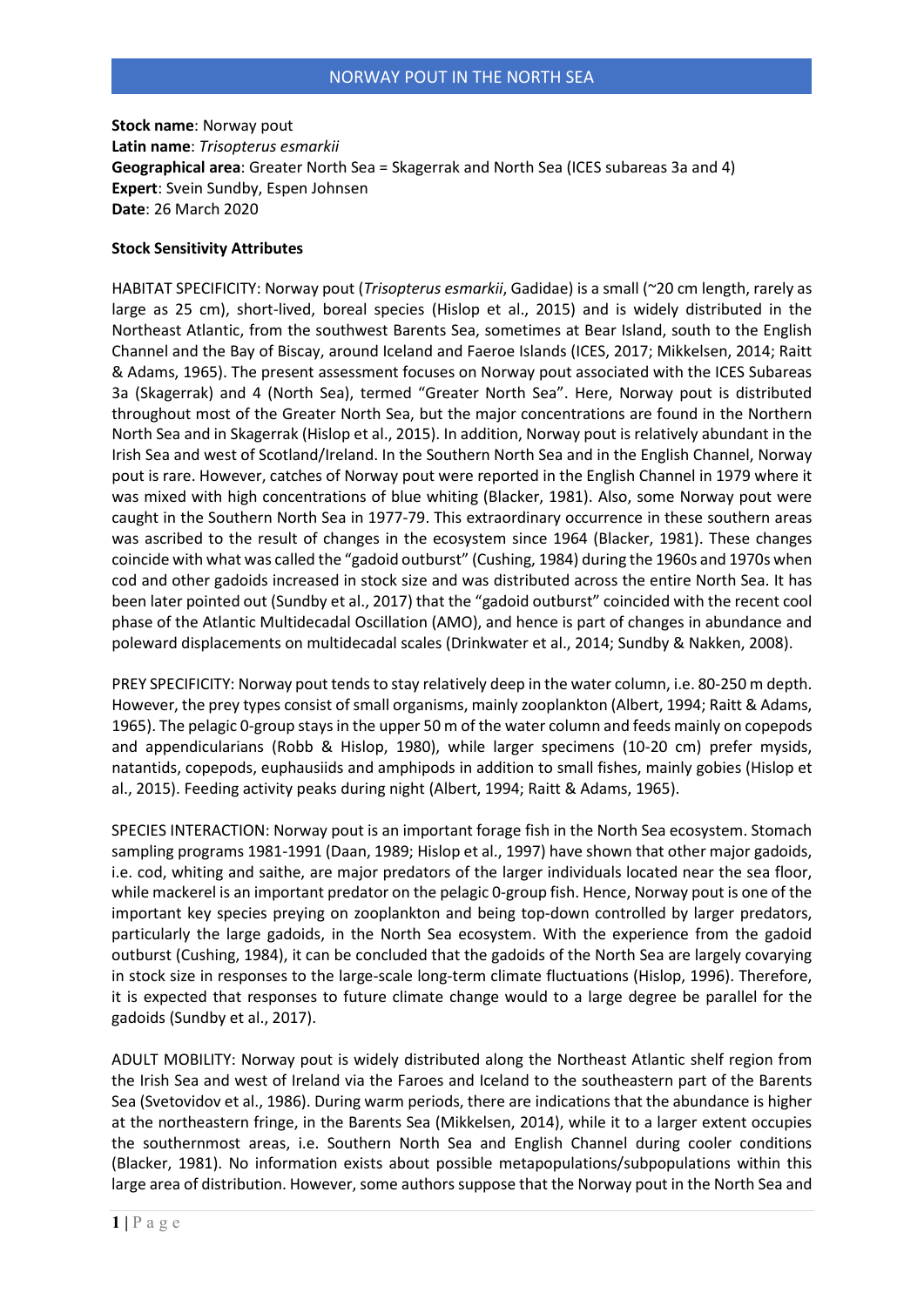Skagerrak/Kattegat belong to one "stock unit" (Hislop et al., 2015), but it is unclear whether the distributions west of Scotland and in the Irish Sea belong to a different stock. The spawning areas in the North Sea (Sundby et al., 2017) are spatially separated from the spawning areas along the coast of Norway north of 62 °N (Sundby et al., 2013). Moreover, the transport of pelagic offspring from the two spawning areas are towards the south in the North Sea and towards the north at the coast of Norway north of 62 °N. Hence, during the egg, larval and pelagic juvenile stages the offspring are transported in opposite directions from the two major spawning sites. This is indicative of that two separate subpopulations exist. Besides, this pattern is parallel to what is reported for the spawning areas of the other three major gadoid stocks: cod, haddock, saithe in the Barents and North Seas, respectively. Each of them has their main spawning areas from Møre to the Lofoten region (Sundby et al., 2013) and in the northern North Sea (Sundby et al., 2017), respectively, and cod, haddock and saithe are considered as separate stock units in the two regions.

DISPERSAL OF EARLY LIFE STAGES: Norway pout spawns mainly above the shelf in northernmost parts of the North Sea (> 100 m) between Shetland and Norway (Sundby et al., 2017). Smaller spawning areas are found towards the central part of the North Sea south to about 56 °N near the southeastern coast of Scotland. The spawning season of Norway pout is between January to April (Munk & Nielsen, 2005). This time period is consistent with the eggs and larvae found in the northern North Sea (Nash et al., 2012). The pelagic offspring are transported from the principal spawning areas in the northwestern North Sea to the south-east and toward the Skagerrak. These transport patterns are largely similar to the transport pattern of the other major gadoids, cod, haddock, and saithe. If future climate change will displace the spawning areas of Norway pout in the northernmost part of the North Sea polewards, the next available spawning habitats will be the shelf off Møre. If so, the transport of the offspring will swap towards northeast and the Norway pout habitat in the North Sea will most probably vanish.

EARLY LIFE HISTORY SURVIVAL AND SETTLEMENT REQUIREMENTS: Pelagic 0-group feeds mainly on copepods and appendicularians (Robb & Hislop, 1980), while larger specimens (10-20 cm) prefer mysids, natantids, copepods, euphausiids and amphipods in addition to small fishes, mainly gobies (Hislop et al., 2015). The recruitment of Norway pout is very variable (ICES, 2017) and declining over the recent 25 years, possibly linked to the increasing temperature. Mortality of this short-lived species increases markedly with age. Maturation occurs after 1 or 2 years. There are indications of that the large and variable mortality is a combination of high predation pressure (Huse et al., 2008), high fishing pressure, and the possibility that a large and variable fraction of the adults die after spawning (Sparholt et al., 2002a, 2002b), hence similar to the variable stock structure of capelin. Recruitment variability is mainly controlled by predation pressure and sea surface temperature during spring (Kempf et al., 2009).

COMPLEXITY IN REPRODUCTIVE STRATEGY: The four gadoid species cod, haddock, saithe and Norway pout share common traits in the North Sea: 1) They all have their distributional centres of gravity in the northern North Sea (Hislop et al., 2015). Hence, they are the most boreal of the many gadoids here, 2) Presently, they have all the most important spawning areas at the northernmost shelf region between Shetland and Norway (Sundby et al., 2017), 3) offspring pelagic drift occurs in a southsoutheastward direction farther into the North Sea and partly into Skagerrak, but also with a certain loss into the Norwegian Coastal Current that transports the offspring northwards along the Norwegian coast and out of the North Sea ecosystem (Sundby et al., 2017), and 4) They all have responded similar to the long-term changes in stock abundances, hereunder, the "gadoid outburst" (Cushing, 1984) during the 1960s and 1970s and thereafter they have all declined (Hislop, 1996), most probably due to the increasing temperature in the North Sea. There are, however, certain features where Norway pout deviate from the other three gadoids: the decline in the stock set in somewhat later than for the other three gadoids, and Norway pout is the only one that inhabits the deepest part of the North Sea,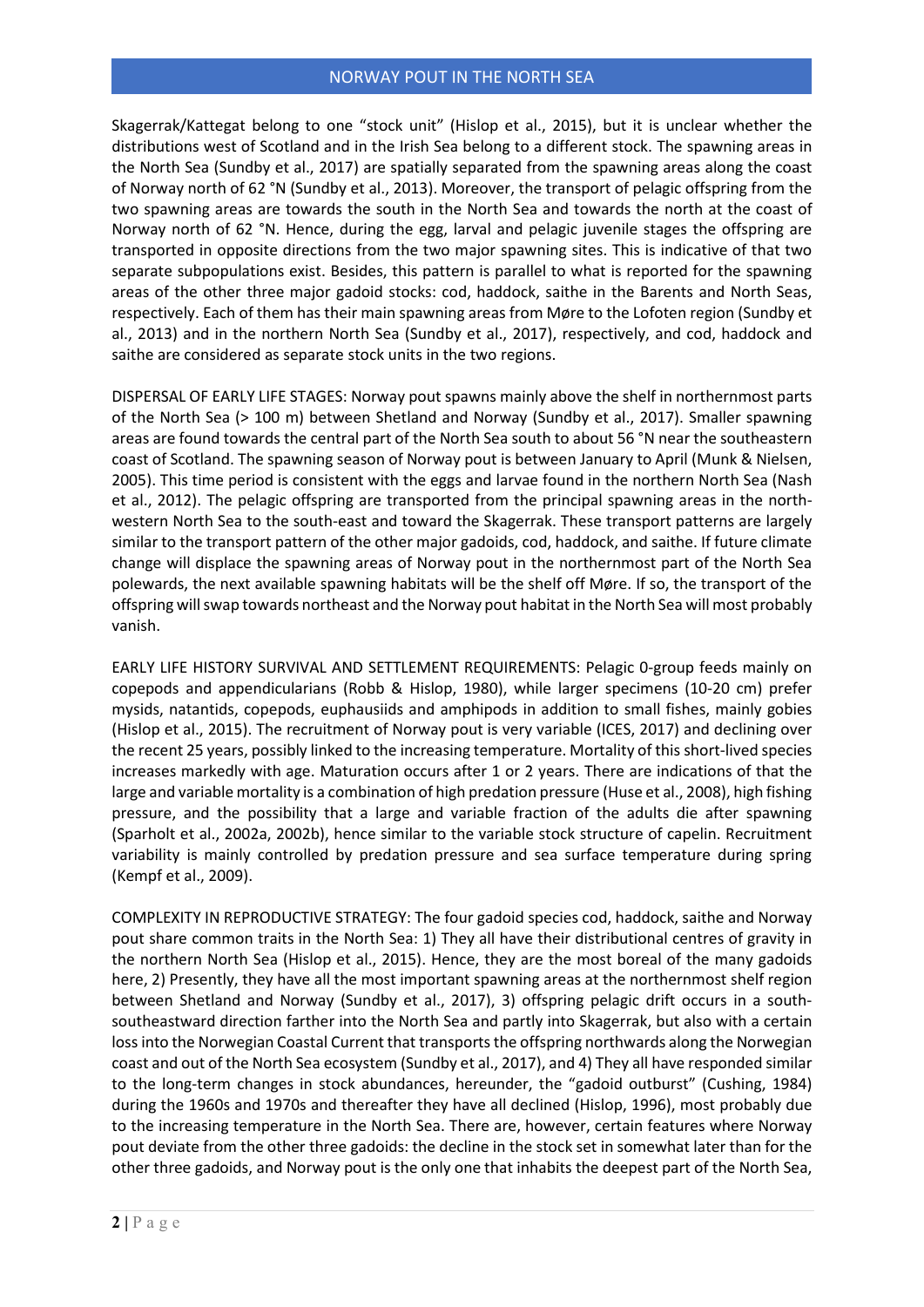i.e. the deep Skagerrak and the Norwegian Trench. As an important forage fish for the larger gadoids, it could be inferred that the abundance is somewhat lagged to the other gadoids in response to wellknown predator-prey interactions. However, as temperature continues to increase, they will all encounter a less beneficial thermal habitat and, therefore will most likely decline in abundance.

SPAWNING CYCLE: A number of authors state that the stock spawns from January through April in the northern North Sea (Albert, 1994; Nash et al., 2012; Raitt & Mason, 1968). However, no clear peak is identified during this period. However, Norway pout is clearly a spring-spawning species as for the other North Sea gadoids (Sundby et al., 2017). In addition, they all have presently their major spawning areas in the northern part of the North Sea. It has shown that most fish stocks in the northern North Sea converge as spring spawners, while in the southern North Sea spawning periods are extended throughout the year. Future climate change with poleward displacement of spawning areas would jeopardize offspring to be maintained within the North Sea ecosystem, since suitable alternative spawning areas would then be displaced towards the Møre coast.

SENSITIVITY TO TEMPERATURE: The North Sea is the southernmost thermal habitat for Norway pout in the Northeast Atlantic. During cool periods, as the most recent one during the 1960s and 1970s the stock was found at low concentrations as far south as in the southern North Sea and in the English Channel (Blacker, 1981). In the present warm phase of the AMO distribution has been displaced polewards, and the southernmost distribution seems to be in the central part of the North Sea (Hislop et al., 2015). The major spawning areas are presently concentrated in the northernmost part of the North Sea (Sundby et al., 2017). In principle, boreal fish stocks in the North Sea may be able to maintain their stock sizes under increasing temperatures given that they were initially not entirely inhabiting the North Sea ecosystem. As temperature increases, they would then have the option to be displaced polewards without losing habitat area. However, Norway pout is presently spawning at the northern fringe of the North Sea ecosystem, and an onward poleward displacement of spawning areas would be difficult without the stock being shifted into the neighbouring ecosystem of the Møre shelf off mid Norway. Modelling of transport of other gadoid offspring from the northernmost part of the North Sea (Sundby et al., 2017), clearly shows that spawning at the northernmost sites in the North Sea induces a higher particle transport into the Norwegian Coastal Current and a transport northwards. Based on this experience, it might be that parts of the gadoid fish stocks spawned east of Shetland already utilizes the Møre shelf and the shelf of Nordland as nursery and young-fish habitat. Therefore, it could be suspected that the North Sea as habitat for the most cold-temperate (boreal) gadoids, i.e. cod, haddock, saithe and Norway pout is already under severe stress, while some of the less coldtemperate gadoids like whiting, poor cod, four-bearded rockling, and particularly, the five-bearded rockling still will continue in suitable habitat in the North Sea.

SENSITIVITY TO OCEAN ACIDIFICATION: Fin-fish species are most sensitive to ocean acidification (OA) during their earliest life stages, although experiments on North Sea species (such as cod and herring) have so far shown that they are relatively robust (Franke & Clemmesen, 2011; Pinnegar et al., 2016). It is reported that more work is needed before definitive conclusions about the impact of OA on finfish in the North Sea can be made.

POPULATION GROWTH RATE: The various descriptors of Norway pout growth rates: maximum length (35 cm): low score; maximum age (5 years): low score; age-at-maturity (1-2 years): low score; von Bertalanffy K: low score (Cohen et al., 1990; ICES, 2017).

STOCK SIZE/STATUS: The current status of Norway pout is relatively good, where the spawning stock biomass (SSB) is estimated to have been fluctuating above the precautionary reference point for biomass ( $B_{pa}$ ) for most of the time-series (ICES, 2017, 2019).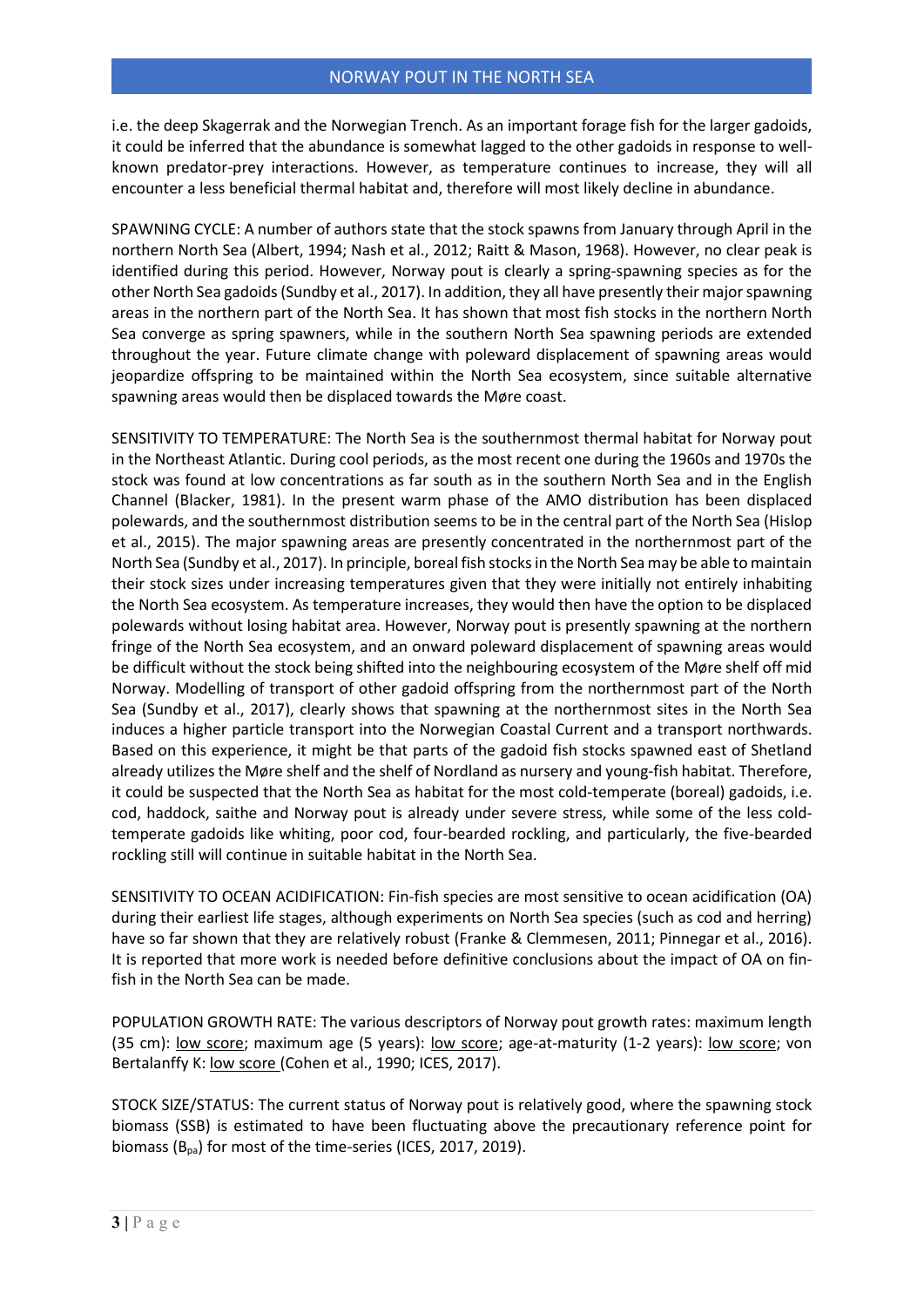OTHER STRESSORS: Recruitment is very variable and was very week in the years after 2000 (ICES, 2017, 2019). In recent years the fishing pressure has been low, and the recruitment relatively strong.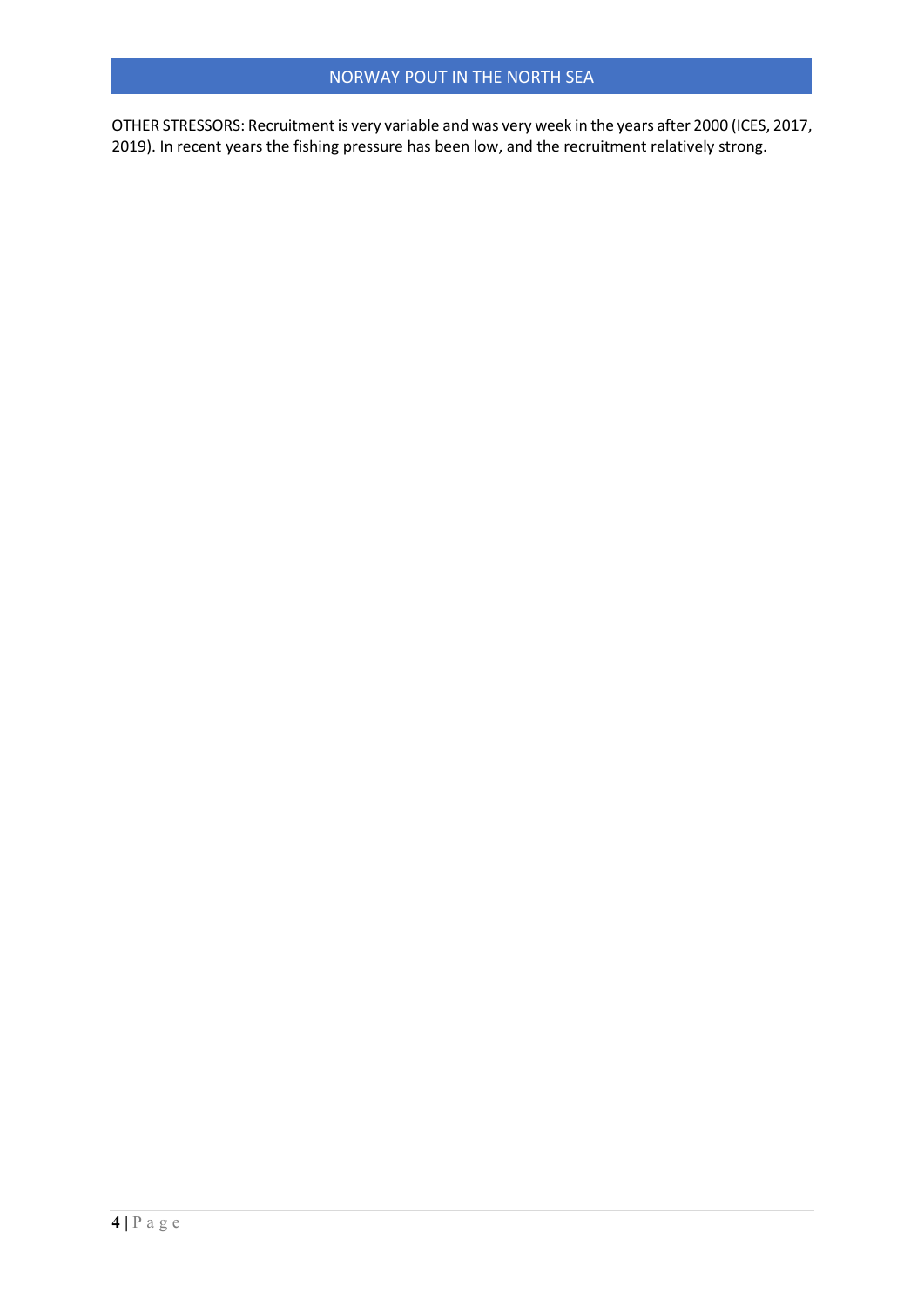## **Scoring of the considered sensitivity attributes**

Sensitivity attributes, climate exposure based on climate projections allowing the evaluations of impacts of climate change, and accumulated directional effect scoring for Norway pout (*Trisopterus*  esmarkii) in ICES Subareas 3.a and 4. L: low; M: moderate; H: high; VH: very high, Mean<sub>w</sub>: weighted mean; N/A: not applicable. Usage: this column was used to make ad hoc notes, including considerations about the amount of relevant data available:  $1 = low$ ,  $2 = moderate$ ;  $3 = high$ .  $N/A =$ not applicable.

| <b>SENSITIVITY ATTRIBUTES</b>                   | L            | M              | Н            | VH          | Mean <sub>w</sub> | Usage          | Remark                    |
|-------------------------------------------------|--------------|----------------|--------------|-------------|-------------------|----------------|---------------------------|
| <b>Habitat Specificity</b>                      | 5            | 0              | $\mathbf 0$  | $\mathbf 0$ | 1.0               |                |                           |
| Prey Specificity                                | 4            | $\mathbf{1}$   | 0            | $\mathbf 0$ | 1.2               |                |                           |
| Species Interaction                             | 0            | 0              | 5            | 0           | 3.0               |                |                           |
| <b>Adult Mobility</b>                           | 0            | 5              | 0            | 0           | 2.0               |                |                           |
| Dispersal of Early Life Stages                  | 5            | $\Omega$       | $\mathbf 0$  | 0           | 1.0               |                |                           |
| <b>ELH Survival and Settlement Requirements</b> | $\mathbf{1}$ | 3              | $\mathbf{1}$ | 0           | 2.0               |                |                           |
| Complexity in Reproductive Strategy             | 0            | 5              | $\pmb{0}$    | 0           | 2.0               |                |                           |
| <b>Spawning Cycle</b>                           | 0            | 0              | 5            | 0           | 3.0               |                |                           |
| Sensitivity to Temperature                      | 0            | 5              | 0            | 0           | 2.0               |                |                           |
| Sensitivity to Ocean Acidification              | 0            | 0              | 5            | 0           | 3.0               |                |                           |
| <b>Population Growth Rate</b>                   | 5            | 0              | $\mathbf 0$  | 0           | 1.0               |                |                           |
| Stock Size/Status                               | 0            | 5              | $\mathbf 0$  | 0           | 2.0               |                |                           |
| <b>Other Stressors</b>                          | 0            | 5              | $\Omega$     | 0           | 2.0               |                |                           |
| <b>Grand mean</b>                               |              |                |              |             | 1.94              |                |                           |
| <b>Grand mean SD</b>                            |              |                |              |             | 0.74              |                |                           |
|                                                 |              |                |              |             |                   |                |                           |
| <b>CLIMATE EXPOSURE</b>                         | L            | M              | H            | <b>VH</b>   | Mean <sub>w</sub> | Usage          | <b>Directional Effect</b> |
| Surface Temperature                             | 0            | $\mathbf 0$    | 0            | $\mathbf 0$ |                   | N/A            |                           |
| Temperature 100 m                               | 0            | $\overline{2}$ | 3            | 0           | 2.6               | $\overline{2}$ | $-1$                      |
| Temperature 500 m                               | 0            | $\Omega$       | $\mathbf 0$  | 0           |                   | N/A            |                           |
| <b>Bottom Temperature</b>                       | 0            | 0              | $\mathbf 0$  | 0           |                   | N/A            |                           |
| $O2$ (Surface)                                  | 4            | $\mathbf{1}$   | 0            | 0           | 1.2               | 1              | $-1$                      |
| pH (Surface)                                    | 3            | $\overline{2}$ | 0            | 0           | 1.4               | 1              | $-1$                      |
| <b>Gross Primary Production</b>                 | 4            | $\mathbf{1}$   | 0            | 0           | 1.2               | 1              | 1                         |
| <b>Gross Secondary Production</b>               | 4            | $\mathbf{1}$   | $\mathbf 0$  | 0           | 1.2               | 1              | 1                         |
| Sea Ice Abundance                               | $\Omega$     | $\Omega$       | $\mathbf 0$  | $\mathbf 0$ |                   | N/A            |                           |
| <b>Grand mean</b>                               |              |                |              |             | 1.52              |                |                           |
| <b>Grand mean SD</b>                            |              |                |              |             | 0.61              |                |                           |
| <b>Accumulated Directional Effect</b>           |              |                |              |             |                   |                | $-2.8$                    |
|                                                 |              |                |              |             |                   |                |                           |
| <b>Accumulated Directional Effect: NEGATIVE</b> |              |                |              |             |                   |                | $-2.8$                    |

Norway pout (*Trisopterus esmarkii*) in ICES Subareas 3.a and 4

## **References**

Albert, O. T. (1994). Biology and ecology of Norway pout (*Trisopterus esmarki* Nilsson, 1855) in the Norwegian Deep. *ICES Journal of Marine Science*, *51*(1), 45–61.

- Blacker, R. (1981). Recent occurrences of blue whiting, *Micromesistius poutassou*, and Norway pout, *Trisopterus esmarkii*, in the English Channel and southern North Sea. *Journal of the Marine Biological Association of the United Kingdom*, *61*(2), 307–313.
- Cohen, D., Inada, T., Iwamoto, T., & Scialabba, N. (1990). *Gadiform Fishes of the World (Order Gadiformes). An Annotated and Illustrated Catalogue of Cods, Hakes, Grenadiers and Other Gadiform Fishes Known to Date.* (Vol. 10). FAO.

Cushing, D. (1984). The gadoid outburst in the North Sea. *ICES Journal of Marine Science*, *41*(2), 159–166.